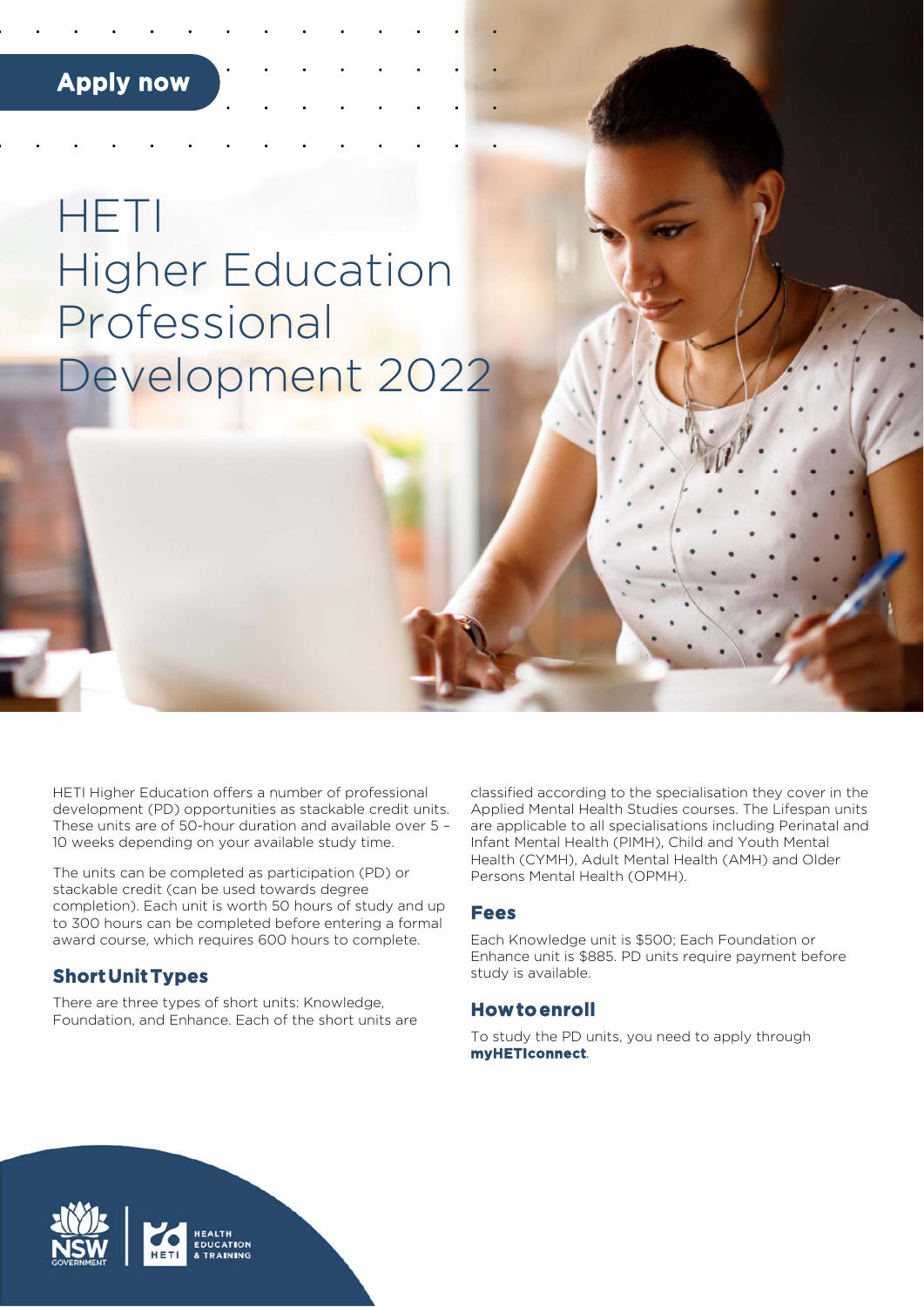# **Availability of Units**

| <b>LIFESPAN KNOWLEDGE UNITS</b>                                                |         |  |  |
|--------------------------------------------------------------------------------|---------|--|--|
| 8ALK001 Mental health, mental ill health and suicide                           | $1 - 6$ |  |  |
| 8ALK004 Attachment development and promoting mental health across the lifespan | $1 - 6$ |  |  |
| 8ALK009 Diversity and mental health                                            | $1 - 6$ |  |  |
| 8ALK010 Understanding mental health care in Australia                          | $4 - 6$ |  |  |
| 8ALK011 Physical and mental health                                             | $5 - 6$ |  |  |
| 8APK030 Early development                                                      | $1 - 6$ |  |  |
| 8APK032 Development screening and assessment                                   | $1 - 6$ |  |  |
| 8APK033 Parents and caregivers                                                 | $1 - 6$ |  |  |
| 8AOK090 Mental health for older people                                         | $1 - 6$ |  |  |

| <b>LIFESPAN FOUNDATION UNITS</b>                     | <b>Teaching Periods</b> |  |  |  |
|------------------------------------------------------|-------------------------|--|--|--|
| 8ALF002 Strengths-based assessment and care planning |                         |  |  |  |
| 8ALF003 Professional and ethical mental health care  |                         |  |  |  |
| 8ALF005 Sustainable mental health practice           | 3                       |  |  |  |
| 8ALF006 Core therapeutic skills                      | 3                       |  |  |  |
| 8ALF007 Recovery and recovery-oriented care          | $\overline{4}$          |  |  |  |
| 8ALF008 Trauma-informed care and practice            | 284                     |  |  |  |
| 8ALF013 Evidence-based practice 1                    | $\overline{4}$          |  |  |  |
| 8ALF019 Working with families                        | 6                       |  |  |  |
| 8ASF021 Substance abuse and addictive behaviours     | 6                       |  |  |  |
| 8ASF022 Psychosis                                    | $\overline{4}$          |  |  |  |

| PERINATAL AND INFANT MENTAL HEALTH (PIMH) SPECIALISATION UNITS                |  |  |
|-------------------------------------------------------------------------------|--|--|
| 8APK034 Enabling effective mental health care in the perinatal period         |  |  |
| 8APF031 Mental health care in the perinatal period                            |  |  |
| 8APF035 Observation theory and practice in perinatal and infant mental health |  |  |

| CHILD AND YOUTH MENTAL HEALTH (CYMH) SPECIALISATION UNITS                  |   |  |
|----------------------------------------------------------------------------|---|--|
| 8ACF050 Child and youth mental health conditions 1                         | 4 |  |
| 8ACF051 Child and youth mental health conditions 2                         | 5 |  |
| 8ACF052 Child and youth mental health conditions 3                         | 6 |  |
| 8ACF053 Legal and ethical considerations for child and youth mental health |   |  |
| 8ASF021 Substance abuse and addictive behaviours                           | 6 |  |
| 8ASF022 Psychosis                                                          |   |  |

| ADULT MENTAL HEALTH (AMH) SPECIALISATION UNITS   |   |  |
|--------------------------------------------------|---|--|
| 8AAF070 Anxiety and depression                   |   |  |
| 8AAF071 Personality development and disruption   | 5 |  |
| 8AAF073 Adult mental health conditions           | 5 |  |
| 8AAF080 Trauma and stress-related conditions     | 6 |  |
| 8ASF021 Substance abuse and addictive behaviours | 6 |  |
| 8ASF022 Psychosis                                | 4 |  |

TRIM Ref. DOC22/996